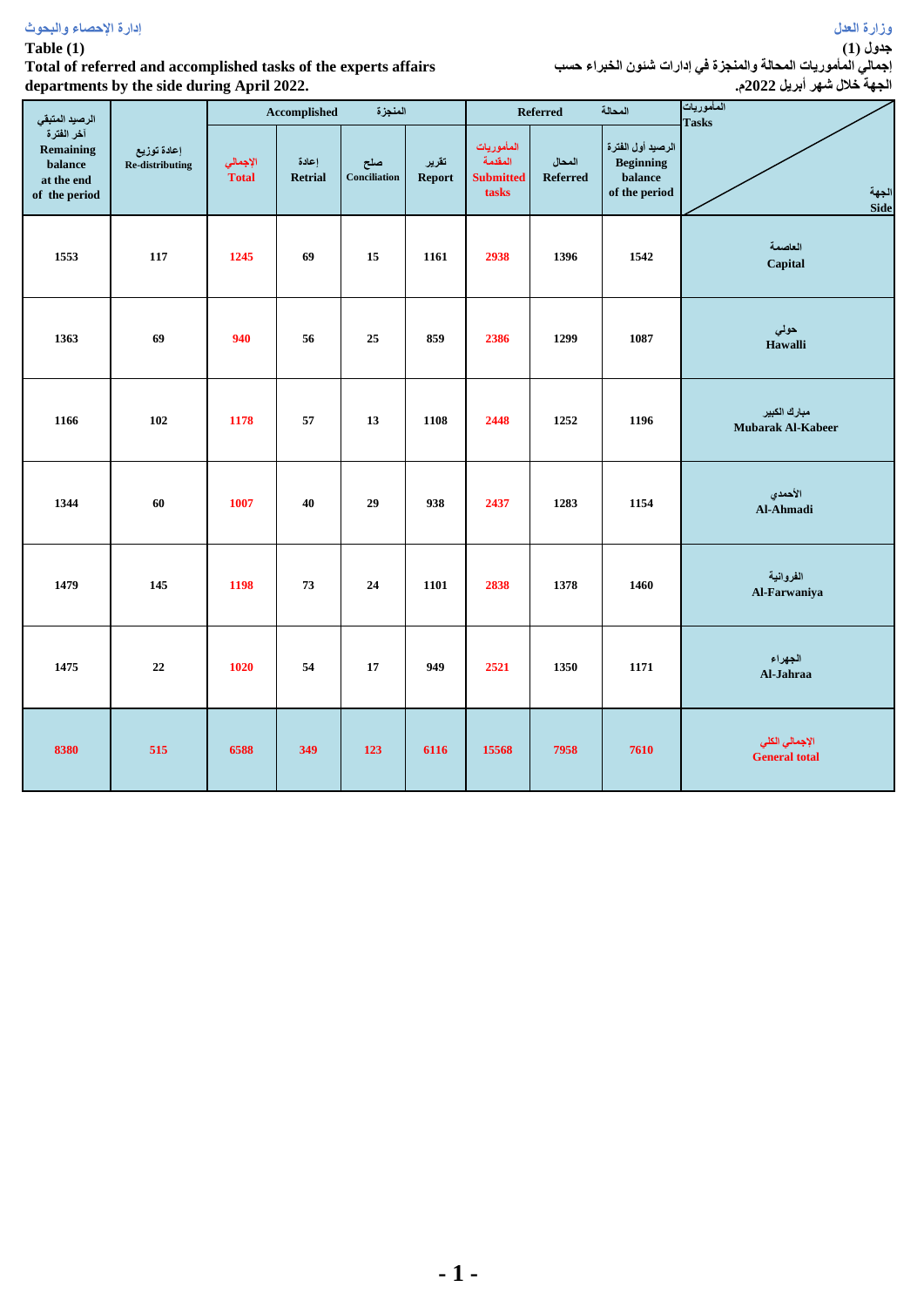| إدارة الإحصاء والبحوث | رزارة العدل |
|-----------------------|-------------|
|-----------------------|-------------|

#### **Table (2)**

**Referred and accomplished tasks of the technical sections department of Capital experts affairs during April 2022.**

**جدول )2( المأموريات المحالة والمنجزة لألقسام الفنية إدارة شؤون خبراء العاصمة خالل شهر أبريل 2022م.**

| ×.                                                                                  | ∵ ∎<br>л.                             |                          | $\sigma$ r                              | المنجزة             |                 |                                                    | <b>Referred</b>           | المحالة                                                           | المأموريات                                                                                  |
|-------------------------------------------------------------------------------------|---------------------------------------|--------------------------|-----------------------------------------|---------------------|-----------------|----------------------------------------------------|---------------------------|-------------------------------------------------------------------|---------------------------------------------------------------------------------------------|
| الرصيد المتبقى<br>آخر الفترة<br>Remaining<br>balance<br>at the end<br>of the period | إعادة توزيع<br><b>Re-distributing</b> | الإجمالي<br><b>Total</b> | Accomplished<br>إعادة<br><b>Retrial</b> | صلح<br>Conciliation | تقرير<br>Report | المأموريات<br>المقدمة<br><b>Submitted</b><br>tasks | المحال<br><b>Referred</b> | الرصيد أول الفترة<br><b>Beginning</b><br>balance<br>of the period | <b>Tasks</b><br>القسم<br><b>Section</b>                                                     |
| 60                                                                                  |                                       | 38                       | $\overline{2}$                          | $\mathbf{2}$        | 34              | 98                                                 | 25                        | 73                                                                | القضايا العمالية<br>Labor cases                                                             |
| 73                                                                                  |                                       | 41                       | $\mathbf{1}$                            | $\mathbf{2}$        | 38              | 114                                                | 28                        | 86                                                                | قضايا البنوك والمديونيات<br><b>Banks and depts cases</b>                                    |
| 149                                                                                 |                                       | 39                       | $\overline{\mathbf{4}}$                 |                     | 35              | 199                                                | 63                        | 136                                                               | قضايا التأمين<br><b>Insurance cases</b>                                                     |
| 67                                                                                  |                                       | 45                       | 3                                       |                     | 42              | 112                                                | 17                        | 95                                                                | فضايا التركات والإفلاس<br><b>Inheritnce and bankrupt cases</b>                              |
| 72                                                                                  | $\overline{2}$                        | 29                       | $\mathbf{3}$                            |                     | 26              | 103                                                | 31                        | 72                                                                | قضايا التعاملات التجارية<br><b>Commercial dealings cases</b>                                |
| 58                                                                                  |                                       | 47                       |                                         |                     | 47              | 111                                                | 43                        | 68                                                                | قضايا التعويض عن فسخ العقود<br><b>Compensation for termination</b><br>contracts cases       |
| 31                                                                                  | $\mathbf{2}$                          | 30                       | $\mathbf{1}$                            |                     | 29              | 63                                                 | 10                        | 53                                                                | قضايا الخدمة المدنية<br>Civil service cases                                                 |
| 96                                                                                  |                                       | 28                       | 3                                       |                     | 25              | 134                                                | 35                        | 99                                                                | قضايا الشركات<br><b>Companies cases</b>                                                     |
| 81                                                                                  |                                       | 35                       |                                         |                     | 35              | 116                                                | 31                        | 85                                                                | المحافظ الاستثمارية<br><b>Investments funds</b>                                             |
| 30                                                                                  |                                       | 14                       |                                         | $\mathbf{1}$        | 13              | 46                                                 | 20                        | 26                                                                | القضايا المستعجلة<br><b>Urgent</b> cases                                                    |
| 29                                                                                  |                                       | 20                       | $\mathbf{2}$                            | $\boldsymbol{2}$    | 16              | 55                                                 | 30                        | 25                                                                | قضايا الآليات والمعدات الثقيلة<br>Heavy machinery and equipment cases                       |
| 40                                                                                  |                                       | 17                       | 3                                       |                     | 14              | 58                                                 | 8                         | ${\bf 50}$                                                        | قضايا الإيجارات<br>Leases cases                                                             |
| $35\,$                                                                              |                                       | $\overline{7}$           |                                         |                     | 7               | 47                                                 | 24                        | $23\,$                                                            | فضايا البيوع والقسمة<br>Sales and portion                                                   |
| 57                                                                                  |                                       | 16                       |                                         | $\mathbf{1}$        | 15              | 77                                                 | 23                        | 54                                                                | فضايا الترميمات<br><b>Repairs cases</b>                                                     |
| 31                                                                                  |                                       | 18                       |                                         |                     | 18              | 50                                                 | 22                        | 28                                                                | فضايا التلفيات<br><b>Impairments cases</b>                                                  |
| 12                                                                                  |                                       | 8                        |                                         | $\mathbf{1}$        | $\overline{7}$  | 23                                                 | 11                        | ${\bf 12}$                                                        | فضايا العقود والمقاولات الميكانيكية<br><b>Contracts and mechanical contracting</b><br>cases |
| 52                                                                                  |                                       | 15                       | $\mathbf{1}$                            |                     | 14              | 69                                                 | 25                        | 44                                                                | قضايا الكهرباء والكمبيوتر<br><b>Electricity and computer cases</b>                          |
| 53                                                                                  |                                       | 23                       | $\mathbf{1}$                            |                     | 22              | 79                                                 | 21                        | 58                                                                | فضايا المفاولات الإنشائية والمدنية<br>Construction and civil contracting cases              |
| 1026                                                                                | $\overline{\mathbf{4}}$               | 470                      | 24                                      | 9 <sup>°</sup>      | 437             | 1554                                               | 467                       | 1087                                                              | الإجمالي<br>Total                                                                           |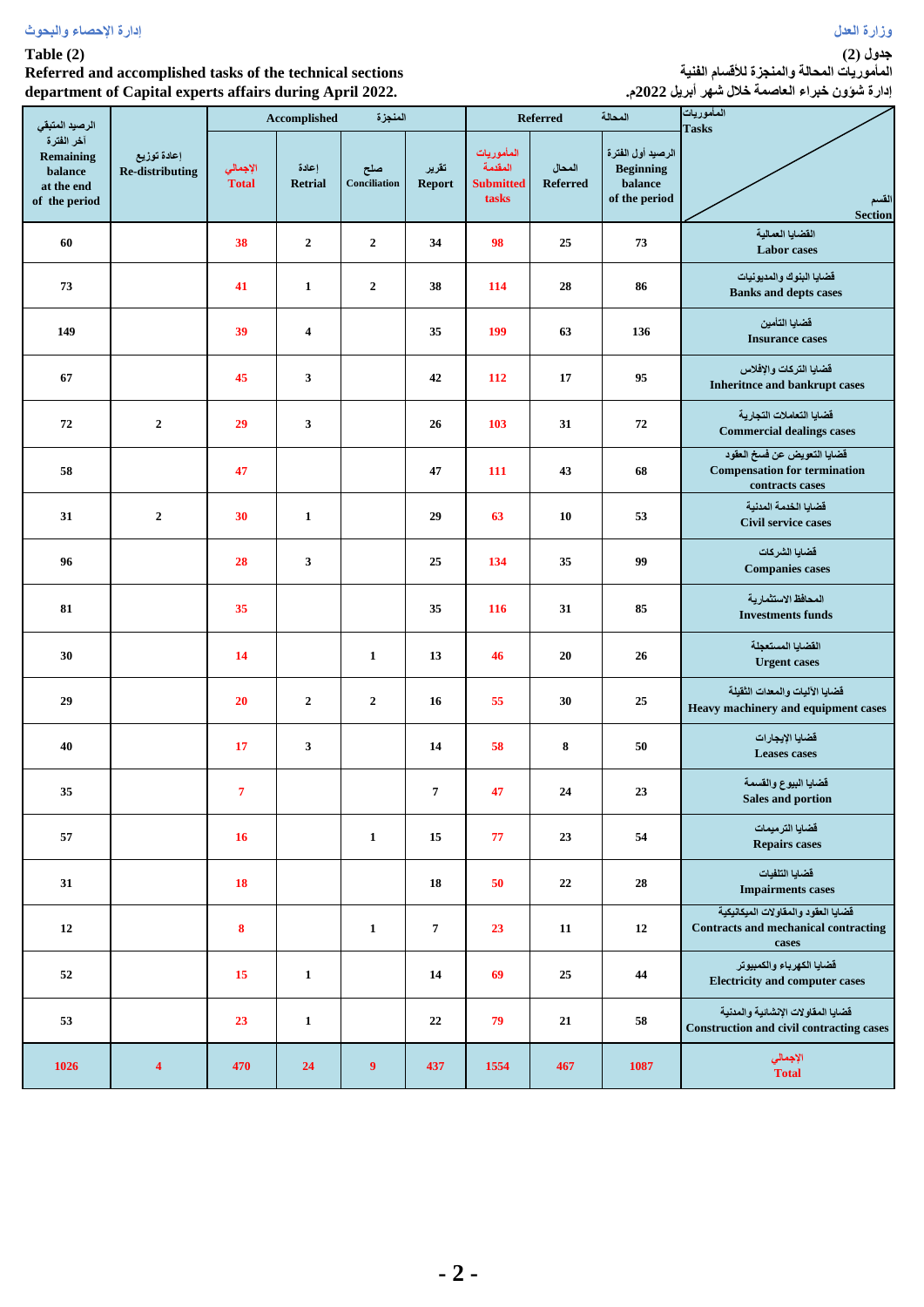| إدارة الإحصاء والبحوث | رزارة العدل |  |  |
|-----------------------|-------------|--|--|
|                       |             |  |  |

## **Table (3)**

**Referred and accomplished tasks of the technical sections department of Hawalli experts affairs during April 2022.**

**المأموريات المحالة والمنجزة لألقسام الفنية في إدارة شؤون خبراء حولي خالل شهر أبريل 2022م.**

|                                                            |                                       |                          | . .                     |                         |                        |                                                    |                           |                                                                   | ÷ -                                                                                         |
|------------------------------------------------------------|---------------------------------------|--------------------------|-------------------------|-------------------------|------------------------|----------------------------------------------------|---------------------------|-------------------------------------------------------------------|---------------------------------------------------------------------------------------------|
| الرصيد المتبقى<br>آخر الفترة                               |                                       |                          | Accomplished            | المنجزة                 |                        |                                                    | Referred                  | المحالة                                                           | المأموريات<br><b>Tasks</b>                                                                  |
| <b>Remaining</b><br>balance<br>at the end<br>of the period | إعادة توزيع<br><b>Re-distributing</b> | الإجمالي<br><b>Total</b> | إعادة<br><b>Retrial</b> | صلح<br>Conciliation     | تقرير<br><b>Report</b> | المأموريات<br>المقدمة<br><b>Submitted</b><br>tasks | المحال<br><b>Referred</b> | الرصيد أول الفترة<br><b>Beginning</b><br>balance<br>of the period | لقسم<br>Section                                                                             |
| 95                                                         |                                       | 50                       | 3                       | $\mathbf{2}$            | 45                     | 146                                                | 34                        | 112                                                               | القضايا العمالية<br><b>Labor</b> cases                                                      |
| 78                                                         | $\boldsymbol{2}$                      | 38                       |                         | $\mathbf{1}$            | 37                     | 120                                                | 25                        | 95                                                                | قضايا البنوك والمديونيات<br><b>Banks and depts cases</b>                                    |
| 97                                                         |                                       | 29                       | $\mathbf{1}$            |                         | 28                     | 130                                                | 37                        | 93                                                                | قضايا التأمين<br><b>Insurance cases</b>                                                     |
| 148                                                        |                                       | 58                       | $\boldsymbol{2}$        | $\boldsymbol{2}$        | 54                     | 227                                                | 61                        | 166                                                               | قضايا التركات والإفلاس<br><b>Inheritnce and bankrupt cases</b>                              |
| 137                                                        |                                       | 44                       | $\overline{\mathbf{4}}$ |                         | 40                     | 183                                                | 49                        | 134                                                               | فضايا التعاملات التجارية<br><b>Commercial dealings cases</b>                                |
| 101                                                        |                                       | 39                       | $\boldsymbol{2}$        |                         | 37                     | 141                                                | 27                        | 114                                                               | فضايا التعويض عن فسخ العقود<br><b>Compensation for termination</b><br>contracts cases       |
| 113                                                        |                                       | 36                       | $\mathbf{1}$            |                         | 35                     | 155                                                | 37                        | 118                                                               | قضايا الخدمة المدنية<br>Civil service cases                                                 |
| 130                                                        |                                       | 62                       | $\mathbf 2$             |                         | 60                     | 193                                                | 51                        | 142                                                               | فضايا الشركات<br><b>Companies cases</b>                                                     |
| 122                                                        | 13                                    | 30                       |                         |                         | 30                     | 173                                                | 46                        | 127                                                               | المحافظ الاستثمارية<br><b>Investments funds</b>                                             |
| 15                                                         |                                       | 15                       | $\mathbf{1}$            |                         | 14                     | 31                                                 | 22                        | $\boldsymbol{9}$                                                  | القضايا المستعجلة<br><b>Urgent cases</b>                                                    |
| 65                                                         |                                       | 35                       | 6                       | $\boldsymbol{2}$        | 27                     | <b>100</b>                                         | 45                        | 55                                                                | فضايا الآليات والمعدات الثقيلة<br>Heavy machinery and equipment cases                       |
| 38                                                         |                                       | 22                       | 3                       |                         | 19                     | 63                                                 | 14                        | 49                                                                | قضايا الإيجارات<br><b>Leases</b> cases                                                      |
| 57                                                         |                                       | 15                       | 2                       |                         | 13                     | 72                                                 | 15                        | 57                                                                | فضايا البيوع والقسمة<br>Sales and portion                                                   |
| $37\,$                                                     |                                       | 12                       |                         |                         | 12                     | 51                                                 | ${\bf 11}$                | 40                                                                | قضايا الترميمات<br><b>Repairs cases</b>                                                     |
| 47                                                         | 7                                     | 30                       | $\mathbf{1}$            | $\mathbf{1}$            | 28                     | 84                                                 | 13                        | 71                                                                | فضايا التلفيات<br><b>Impairments cases</b>                                                  |
| 53                                                         | $\boldsymbol{2}$                      | 30                       | $\pmb{7}$               | $\mathbf{1}$            | 22                     | 88                                                 | 41                        | 47                                                                | قضايا العقود والمقاولات الميكانيكية<br><b>Contracts and mechanical contracting</b><br>cases |
| 23                                                         |                                       | 17                       | $\mathbf{3}$            |                         | 14                     | 40                                                 | 17                        | 23                                                                | قضايا الكهرباء والكمبيوتر<br><b>Electricity and computer cases</b>                          |
| $40\,$                                                     |                                       | 13                       |                         |                         | 13                     | 53                                                 | 8                         | 45                                                                | فضايا المقاولات الإنشائية والمدنية<br><b>Construction and civil contracting cases</b>       |
| 1396                                                       | 24                                    | 575                      | 38                      | $\overline{\mathbf{9}}$ | 528                    | 2050                                               | 553                       | 1497                                                              | الإجمالي<br>Total                                                                           |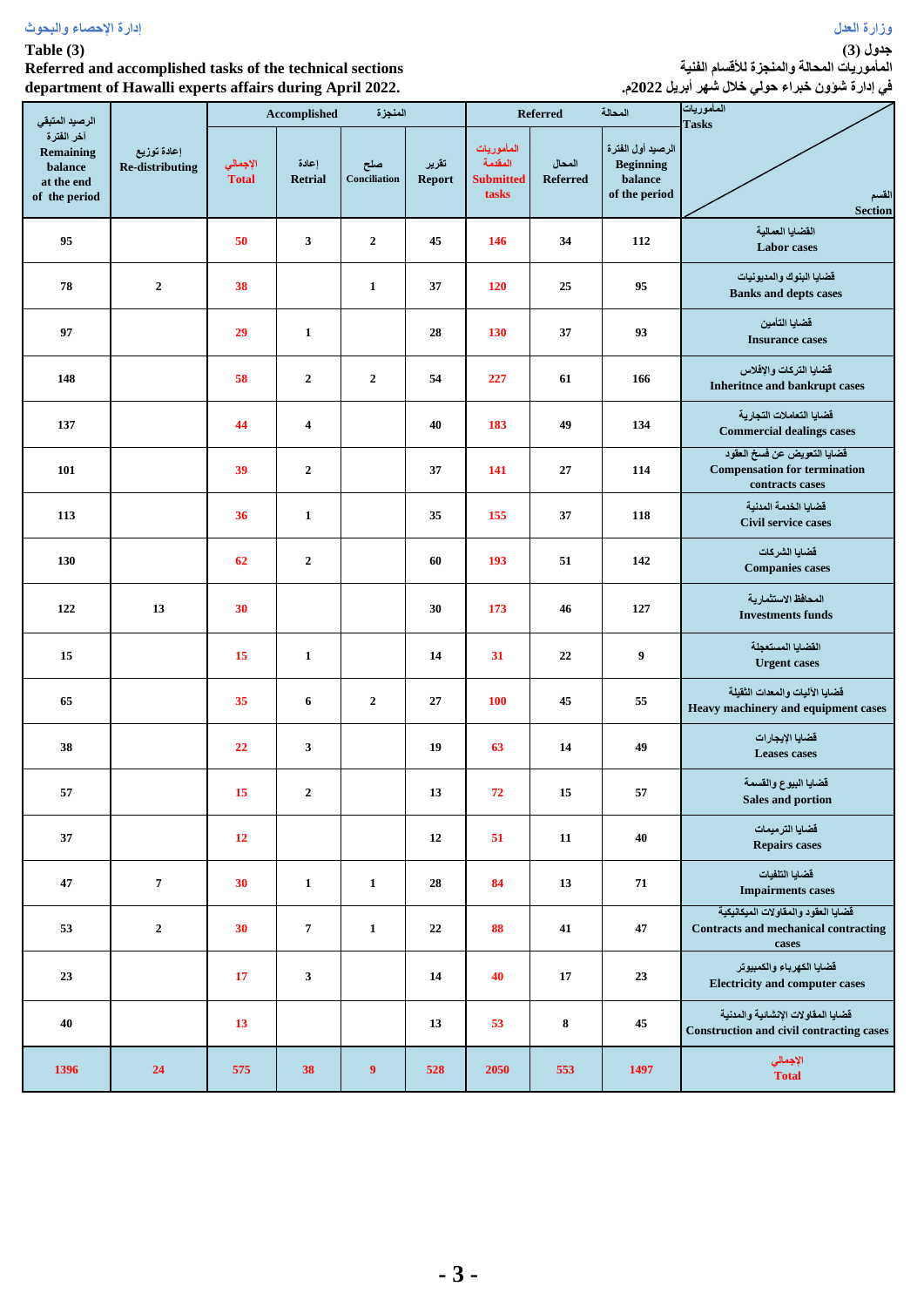## **Table (4)**

#### **Referred and accomplished tasks of the technical sections department of Mubarak Al-Kabeer experts affairs during April 2022.**

**جدول )4(**

**المأموريات المحالة والمنجزة لألقسام الفنية في إدارة شؤون خبراء مبارك الكبير خالل شهر أبريل 2022م.**

| الرصيد المتبقى                                                           |                                       |                          | Accomplished            | المنجزة             |                 |                                                    | Referred                  | المحالة                                                           | المأموريات<br><b>Tasks</b>                                                                  |
|--------------------------------------------------------------------------|---------------------------------------|--------------------------|-------------------------|---------------------|-----------------|----------------------------------------------------|---------------------------|-------------------------------------------------------------------|---------------------------------------------------------------------------------------------|
| آخر الفترة<br><b>Remaining</b><br>balance<br>at the end<br>of the period | إعادة توزيع<br><b>Re-distributing</b> | الإجمالي<br><b>Total</b> | إعادة<br><b>Retrial</b> | صلح<br>Conciliation | تقرير<br>Report | المأموريات<br>المقدمة<br><b>Submitted</b><br>tasks | المحال<br><b>Referred</b> | الرصيد أول الفترة<br><b>Beginning</b><br>balance<br>of the period | القسم<br><b>Section</b>                                                                     |
| 34                                                                       |                                       | 49                       | $\overline{2}$          |                     | 47              | 83                                                 | 19                        | 64                                                                | القضايا العمالية<br>Labor cases                                                             |
| 71                                                                       | 3                                     | 33                       | $\mathbf{1}$            |                     | 32              | 107                                                | 19                        | 88                                                                | قضايا البنوك والمديونيات<br><b>Banks and depts cases</b>                                    |
| 55                                                                       |                                       | 54                       |                         | $\mathbf{1}$        | 53              | 114                                                | 34                        | 80                                                                | فضايا التأمين<br><b>Insurance cases</b>                                                     |
| 66                                                                       |                                       | 35                       | 3                       | $\mathbf{1}$        | 31              | 101                                                | 28                        | 73                                                                | قضايا التركات والإفلاس<br><b>Inheritnce and bankrupt cases</b>                              |
| 73                                                                       |                                       | 26                       | $\overline{2}$          |                     | 24              | 119                                                | 42                        | 77                                                                | قضايا التعاملات التجارية<br><b>Commercial dealings cases</b>                                |
| 78                                                                       |                                       | 37                       |                         | $\mathbf{1}$        | 36              | 115                                                | 58                        | 57                                                                | قضايا التعويض عن فسخ العقود<br><b>Compensation for termination</b><br>contracts cases       |
| 69                                                                       |                                       | 29                       | $\mathbf{1}$            |                     | 28              | 98                                                 | 14                        | 84                                                                | قضايا الخدمة المدنية<br>Civil service cases                                                 |
| 96                                                                       | 6                                     | 35                       | $\overline{2}$          | $\mathbf{1}$        | 32              | 137                                                | 42                        | 95                                                                | فضايا الشركات<br><b>Companies cases</b>                                                     |
| 77                                                                       |                                       | 52                       |                         |                     | 52              | 129                                                | 35                        | 94                                                                | المحافظ الاستثمار ية<br><b>Investments funds</b>                                            |
| 27                                                                       |                                       | 11                       |                         |                     | 11              | 42                                                 | 18                        | 24                                                                | القضايا المستعجلة<br><b>Urgent cases</b>                                                    |
| 60                                                                       |                                       | 25                       | $\mathbf 2$             | 3                   | 20              | 85                                                 | 30                        | 55                                                                | قضايا الآليات والمعدات الثقيلة<br>Heavy machinery and equipment cases                       |
| 27                                                                       |                                       | 11                       |                         |                     | 11              | 38                                                 | 15                        | 23                                                                | قضايا الإيجارات<br><b>Leases</b> cases                                                      |
| 40                                                                       |                                       | 23                       | $\mathbf{1}$            |                     | 22              | 63                                                 | 16                        | 47                                                                | قضايا البيوع والقسمة<br>Sales and portion                                                   |
| 39                                                                       |                                       | <b>10</b>                |                         |                     | 10              | 50                                                 | 18                        | 32                                                                | قضايا الترميمات<br><b>Repairs cases</b>                                                     |
| 41                                                                       | $\boldsymbol{2}$                      | 17                       | $\mathbf{1}$            | $\mathbf{1}$        | 15              | 61                                                 | 17                        | 44                                                                | قضايا التلفيات<br><b>Impairments cases</b>                                                  |
| 25                                                                       | $\mathbf{1}$                          | 10                       |                         |                     | <b>10</b>       | 36                                                 | 17                        | 19                                                                | فضايا العقود والمفاولات الميكانيكية<br><b>Contracts and mechanical contracting</b><br>cases |
|                                                                          |                                       | $\bf{0}$                 |                         |                     |                 | $\bf{0}$                                           |                           |                                                                   | قضايا الكهرباء والكمبيوتر<br><b>Electricity and computer cases</b>                          |
| 65                                                                       |                                       | 27                       |                         | $\mathbf{1}$        | 26              | 92                                                 | 20                        | ${\bf 72}$                                                        | فضايا المفاولات الإنشائية والمدنية<br>Construction and civil contracting cases              |
| 943                                                                      | 12                                    | 484                      | 15                      | $\boldsymbol{9}$    | 460             | 1470                                               | 442                       | 1028                                                              | الإجمالي<br><b>Total</b>                                                                    |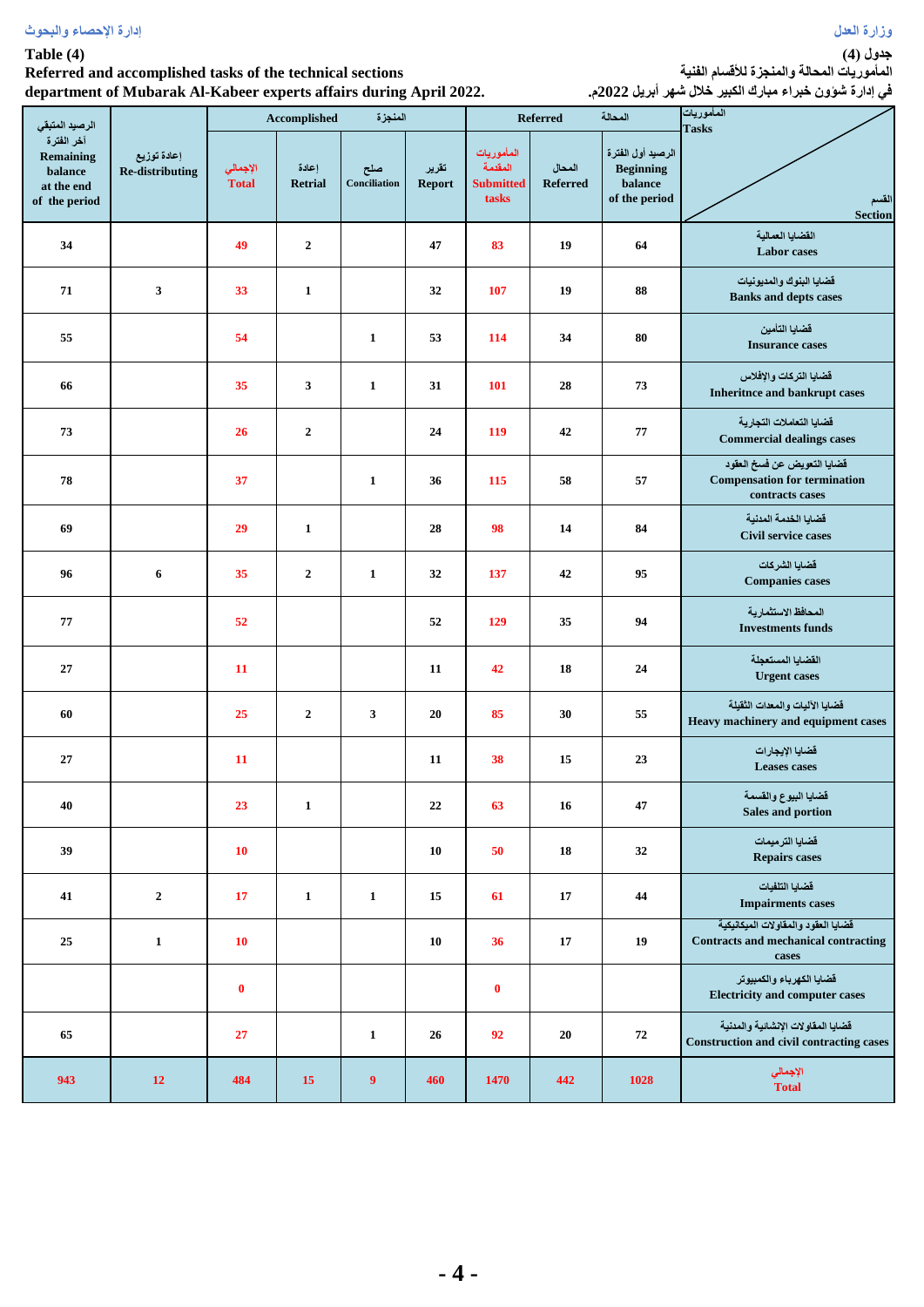#### **Table (5)**

#### **Referred and accomplished tasks of the technical sections department of Al-Ahmadi experts affairs during April 2022.**

**جدول )5( المأموريات المحالة والمنجزة لألقسام الفنية**

|                                                                          | department of Al-Ahmadi experts affairs during April 2022. | في إدارة شوون خبراء الأحمدي خلال شهر أبريل 2022م. |                         |                     |                        |                                                    |                           |                                                                   |                                                                                             |
|--------------------------------------------------------------------------|------------------------------------------------------------|---------------------------------------------------|-------------------------|---------------------|------------------------|----------------------------------------------------|---------------------------|-------------------------------------------------------------------|---------------------------------------------------------------------------------------------|
| الرصيد المتبقى                                                           |                                                            |                                                   | <b>Accomplished</b>     | المنجزة             |                        |                                                    | <b>Referred</b>           | المحالة                                                           | المأموريات<br><b>Tasks</b>                                                                  |
| آخر الفترة<br><b>Remaining</b><br>balance<br>at the end<br>of the period | إعادة توزيع<br><b>Re-distributing</b>                      | الإجمالي<br><b>Total</b>                          | إعادة<br><b>Retrial</b> | صلح<br>Conciliation | تقرير<br><b>Report</b> | المأموريات<br>المقدمة<br><b>Submitted</b><br>tasks | المحال<br><b>Referred</b> | الرصيد أول الفترة<br><b>Beginning</b><br>balance<br>of the period | القسم<br><b>Section</b>                                                                     |
| 41                                                                       | $\overline{2}$                                             | 33                                                |                         |                     | 33                     | 80                                                 | 26                        | 54                                                                | القضايا العمالية<br><b>Labor</b> cases                                                      |
| 54                                                                       |                                                            | 25                                                |                         |                     | 25                     | 81                                                 | 20                        | 61                                                                | قضايا البنوك والمديونيات<br><b>Banks and depts cases</b>                                    |
| 49                                                                       |                                                            | 42                                                | $\mathbf{1}$            |                     | 41                     | 95                                                 | 21                        | 74                                                                | قضايا التأمين<br><b>Insurance cases</b>                                                     |
| 94                                                                       | $\mathbf{1}$                                               | 24                                                |                         |                     | 24                     | 121                                                | 25                        | 96                                                                | فضايا التركات والإفلاس<br>Inheritnce and bankrupt cases                                     |
| 9                                                                        |                                                            | 25                                                |                         |                     | 25                     | 38                                                 | 6                         | 32                                                                | فضايا التعاملات التجارية<br><b>Commercial dealings cases</b>                                |
| 55                                                                       |                                                            | 26                                                |                         |                     | 26                     | 83                                                 | 26                        | 57                                                                | قضايا التعويض عن فسخ العقود<br><b>Compensation for termination</b><br>contracts cases       |
| 51                                                                       |                                                            | 31                                                |                         | $\mathbf{1}$        | 30                     | 84                                                 | 19                        | 65                                                                | قضايا الخدمة المدنية<br>Civil service cases                                                 |
| 50                                                                       |                                                            | 52                                                | $\mathbf{1}$            |                     | 51                     | 105                                                | 17                        | 88                                                                | قضايا الشركات<br><b>Companies cases</b>                                                     |
| 95                                                                       | $\overline{2}$                                             | 25                                                |                         |                     | 25                     | 122                                                | 47                        | 75                                                                | المحافظ الاستثمارية<br><b>Investments funds</b>                                             |
| 6                                                                        |                                                            | 12                                                | $\boldsymbol{2}$        |                     | 10                     | <b>18</b>                                          |                           | 18                                                                | القضايا المستعجلة<br><b>Urgent cases</b>                                                    |
| $\mathbf{1}$                                                             |                                                            | 11                                                |                         | $\mathbf{1}$        | 10                     | 12                                                 | $\mathbf{1}$              | 11                                                                | فضايا الآليات والمعدات الثقيلة<br>Heavy machinery and equipment cases                       |
| 34                                                                       |                                                            | 15                                                |                         |                     | 15                     | 49                                                 | 16                        | 33                                                                | قضايا الإيجارات<br><b>Leases</b> cases                                                      |
| 26                                                                       |                                                            | 20                                                | $\overline{7}$          |                     | 13                     | 46                                                 | 3                         | 43                                                                | قضايا البيوع والقسمة<br>Sales and portion                                                   |
| 27                                                                       |                                                            | 18                                                |                         |                     | 18                     | 45                                                 |                           | 45                                                                | قضايا الترميمات<br><b>Repairs cases</b>                                                     |
| 21                                                                       |                                                            | 22                                                | $\mathbf{1}$            |                     | 21                     | 44                                                 | $\boldsymbol{2}$          | 42                                                                | فضايا التلفيات<br><b>Impairments cases</b>                                                  |
| 54                                                                       | $\mathbf{1}$                                               | 22                                                | $\mathbf{1}$            |                     | 21                     | 77                                                 | 23                        | 54                                                                | فضايا العقود والمقاولات الميكانيكية<br><b>Contracts and mechanical contracting</b><br>cases |
| 22                                                                       |                                                            | $\overline{7}$                                    | $\mathbf{1}$            |                     | 6                      | 29                                                 | 6                         | 23                                                                | فضايا الكهرباء والكمبيوتر<br><b>Electricity and computer cases</b>                          |
| 5                                                                        |                                                            | 6                                                 |                         | $\mathbf{1}$        | 5                      | 11                                                 | $\overline{2}$            | 9                                                                 | فضايا المفاولات الإنشائية والمدنية<br><b>Construction and civil contracting cases</b>       |
| 694                                                                      | $\boldsymbol{6}$                                           | 416                                               | 14                      | 3                   | 399                    | 1140                                               | 260                       | 880                                                               | الإجمالي<br>Total                                                                           |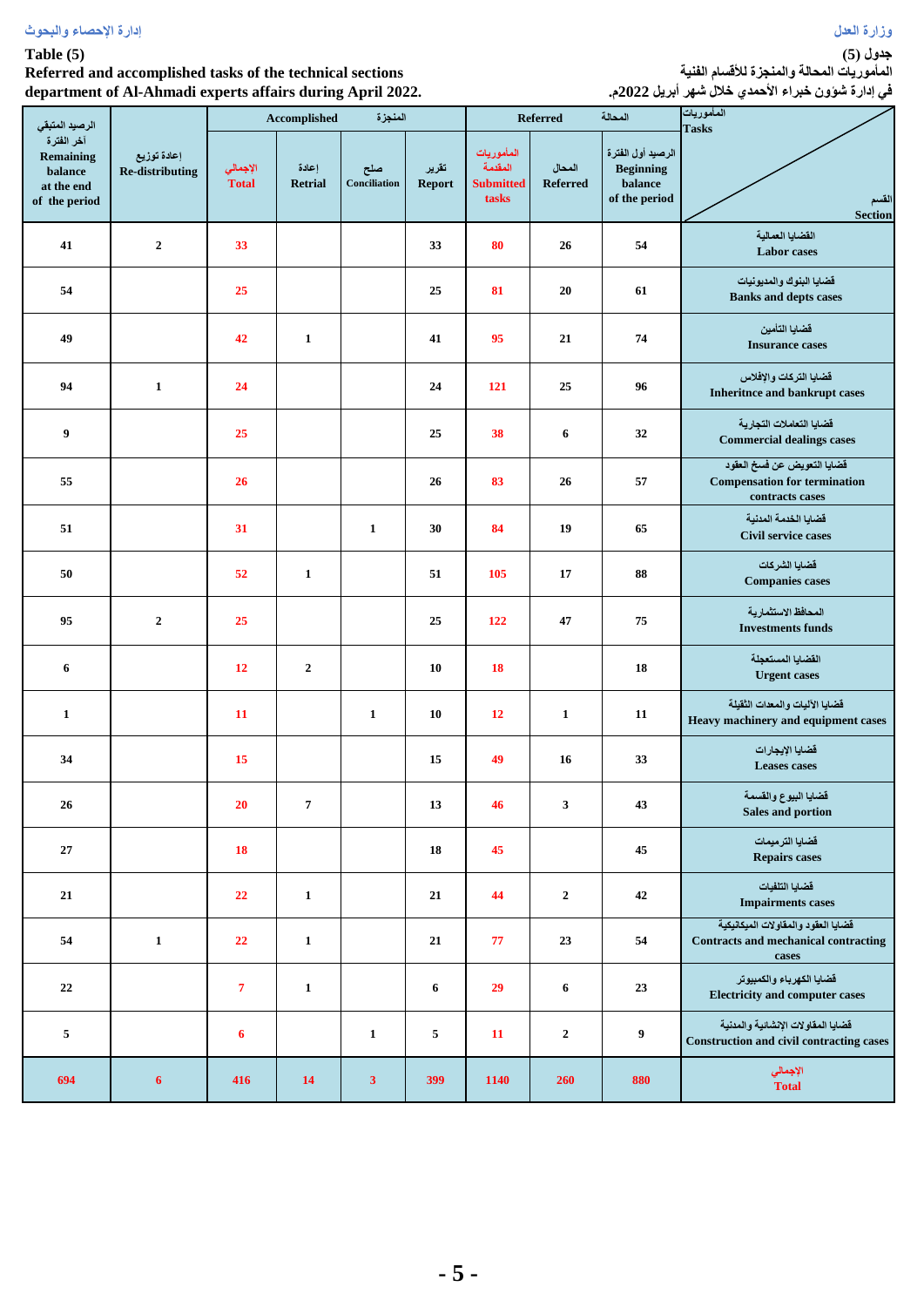## **Table (6)**

## **Referred and accomplished tasks of the technical sections department of Al-Farwaniya experts affairs during April 2022.**

**جدول )6( المأموريات المحالة والمنجزة لألقسام الفنية في إدارة شؤون خبراء الفروانية خالل شهر أبريل 2022م.**

| الرصيد المتبقى                                                    |                                       |                          | Accomplished            | المنجزة             |                        |                                                    | <b>Referred</b>           | المحالة                                                           | المأموريات<br><b>Tasks</b>                                                                  |
|-------------------------------------------------------------------|---------------------------------------|--------------------------|-------------------------|---------------------|------------------------|----------------------------------------------------|---------------------------|-------------------------------------------------------------------|---------------------------------------------------------------------------------------------|
| آخر الفترة<br>Remaining<br>balance<br>at the end<br>of the period | إعادة توزيع<br><b>Re-distributing</b> | الإجمالي<br><b>Total</b> | اعادة<br><b>Retrial</b> | صلح<br>Conciliation | تقرير<br><b>Report</b> | المأموريات<br>المقدمة<br><b>Submitted</b><br>tasks | المحال<br><b>Referred</b> | الرصيد أول الفترة<br><b>Beginning</b><br>balance<br>of the period | القسم<br><b>Section</b>                                                                     |
| 112                                                               |                                       | 31                       | $\overline{2}$          | 3                   | 26                     | 143                                                | 27                        | 116                                                               | القضايا العمالية<br><b>Labor</b> cases                                                      |
| 194                                                               | $\mathbf{1}$                          | 30                       |                         | $\mathbf{1}$        | 29                     | 231                                                | 49                        | 182                                                               | قضايا البنوك والمديونيات<br><b>Banks and depts cases</b>                                    |
| 75                                                                |                                       | 62                       |                         |                     | 62                     | 137                                                | 38                        | 99                                                                | قضايا التأمين<br><b>Insurance cases</b>                                                     |
| 103                                                               |                                       | 46                       |                         | $\mathbf{1}$        | 45                     | 151                                                | 37                        | 114                                                               | فضايا التركات والإفلاس<br><b>Inheritnce and bankrupt cases</b>                              |
| 122                                                               |                                       | 47                       | $\overline{\mathbf{4}}$ | $\overline{2}$      | 41                     | 169                                                | 41                        | 128                                                               | فضايا التعاملات التجارية<br><b>Commercial dealings cases</b>                                |
| 119                                                               | $\mathbf{1}$                          | 42                       | $\overline{2}$          | $\mathbf{1}$        | 39                     | 165                                                | 49                        | 116                                                               | قضايا التعويض عن فسخ العقود<br><b>Compensation for termination</b><br>contracts cases       |
| 118                                                               |                                       | 55                       | 3                       |                     | 52                     | 191                                                | 51                        | 140                                                               | فضايا الخدمة المدنية<br><b>Civil service cases</b>                                          |
| 171                                                               |                                       | 44                       | $\overline{2}$          | $\overline{2}$      | 40                     | 222                                                | 50                        | 172                                                               | قضايا الشركات<br><b>Companies cases</b>                                                     |
| 136                                                               |                                       | 66                       | 3                       | $\mathbf{1}$        | 62                     | 205                                                | 63                        | 142                                                               | المحافظ الاستثمارية<br><b>Investments funds</b>                                             |
| 49                                                                |                                       | 19                       | $\overline{2}$          |                     | 17                     | 71                                                 | 16                        | 55                                                                | القضايا المستعجلة<br><b>Urgent</b> cases                                                    |
| 31                                                                | $\mathbf{1}$                          | 27                       |                         |                     | 27                     | 72                                                 | 36                        | 36                                                                | فضايا الآليات والمعدات الثقيلة<br>Heavy machinery and equipment cases                       |
| 22                                                                |                                       | 16                       | $\mathbf{1}$            |                     | 15                     | 38                                                 | 8                         | 30                                                                | قضايا الإيجارات<br><b>Leases</b> cases                                                      |
| 35                                                                |                                       | 6                        | 1                       |                     | 5                      | 43                                                 | 8                         | 35                                                                | قضايا البيوع والقسمة<br>Sales and portion                                                   |
| 24                                                                |                                       | 6                        |                         |                     | 6                      | 31                                                 | $\bf{6}$                  | 25                                                                | قضايا الترميمات<br><b>Repairs cases</b>                                                     |
| 22                                                                | $\mathbf{3}$                          | 10                       |                         |                     | ${\bf 10}$             | 56                                                 | 22                        | 34                                                                | قضايا التلفيات<br><b>Impairments cases</b>                                                  |
| 28                                                                |                                       | 27                       | $\mathbf{1}$            | $\overline{2}$      | 24                     | 62                                                 | 37                        | 25                                                                | فضايا العقود والمفاولات الميكانيكية<br><b>Contracts and mechanical contracting</b><br>cases |
| 33                                                                |                                       | 15                       | $\boldsymbol{2}$        |                     | 13                     | 50                                                 | 8                         | $\bf 42$                                                          | فضايا الكهرباء والكمبيوتر<br><b>Electricity and computer cases</b>                          |
| 22                                                                |                                       | 11                       |                         |                     | ${\bf 11}$             | 35                                                 | 11                        | ${\bf 24}$                                                        | فضايا المفاولات الإنشائية والمدنية<br><b>Construction and civil contracting cases</b>       |
| 1416                                                              | 6                                     | 560                      | 23                      | 13                  | 524                    | 2072                                               | 557                       | 1515                                                              | الإجمالي<br><b>Total</b>                                                                    |